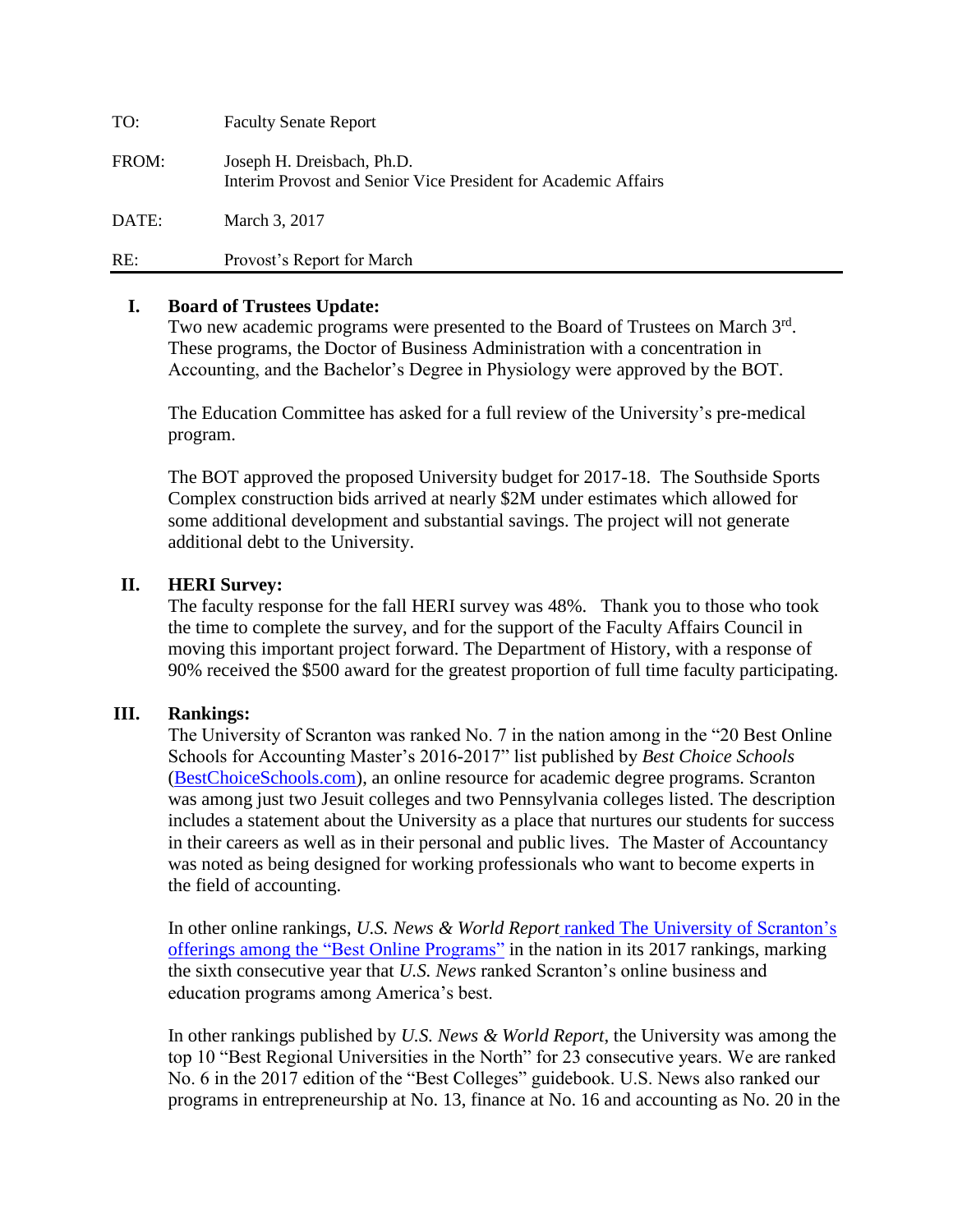country. *U.S. News* also ranked the University No. 22 as a "Best Value Regional University in the North" and No. 2 in its category for "2017 Best Colleges for Veterans."

## **IV. Faculty Searches:**

We have filled one position and interviews for the remaining positions continue. The Exercise Science Department has hired Bryon Applequist as an Assistant Professor.

## **V. Administrator Searches:**

Three searches are underway: Associate Dean of CAS; Associate Dean of the Library: and Association Provost for Academic Affairs.

## **VI. Fulbrights:**

Dr. Susan Trussler has been notified that the *Chronicle for Higher Education* lists the University as a "Top Producer" of Fulbrights (under the Master's Institutions category), tied for sixth among Masters I institutions. We have the highest success rate of the top 8 institutions with 5 awardees from the University's 8 applicants.

#### **VII. Career Services:**

The Center for Career Development has implemented a career service management system that allows organization to find the University of Scranton for the purpose of recruiting our students and/or alumni based on geography, degrees and/or affiliations. Within two weeks the number of new jobs/internships posted jumped from 19 to 133 and the number of new employers jumped from 116 to 111.

# **VIII. College Updates:**

Kania School of Management:

- The first cohort of the Nonprofit Leadership Certificate Program met for the first time on February  $17<sup>th</sup>$ . The program's focus is on providing highest potential leaders with the knowledge and insight required to enable their nonprofit organizations to achieve and sustain their respective missions and ensure positive community outcomes. In total we accepted 16 participants, 4 receiving full scholarships and 4 receiving 50% scholarships funded by four foundations.
- In 2017-18 a new Residential Learning Community titled Scranton Innovative Thought and Entrepreneurship will be added to the 5 existing first year living learning communities. Students will participate in a linked first-year seminar focusing on entrepreneurship, taught by KSOM Marketing, Management and Entrepreneurship Department.

Panuska College of Professional Studies:

• The CHS Undergraduate program received full accreditation (2026) from the Council for Standards in Human Service Education (CSHSE). Based upon our self-study document, the site visitors commented that they knew that they were visiting a "program of excellence." The three graduate programs in Clinical Mental Health, School Counseling, and Rehabilitation Counseling are all accredited. In July of 2017,